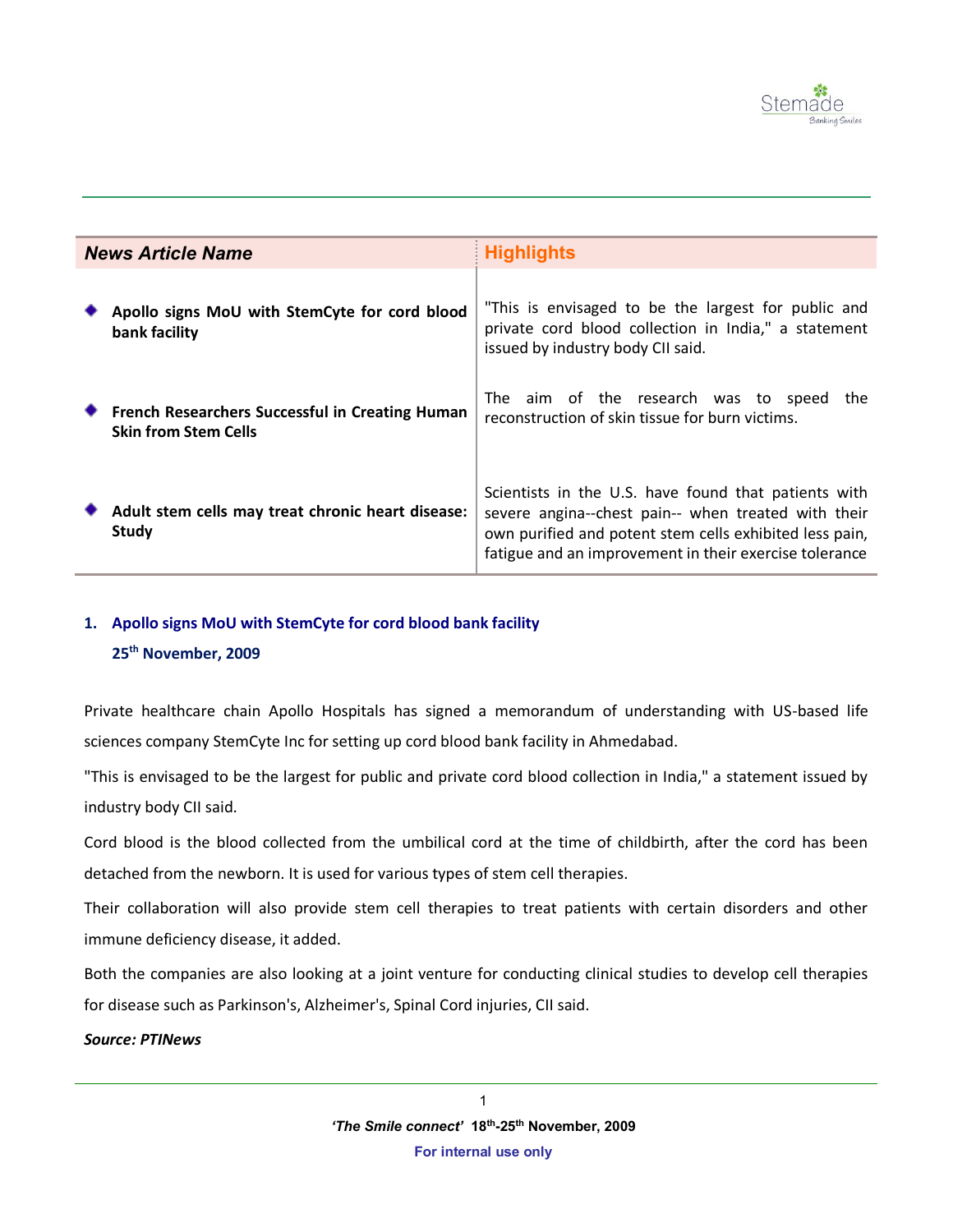

## **2. First skin reconstitution using stem cells**

# **22 nd November, 2009**

French and Spanish researchers reported the first reconstitution of the complete epidermis from stem cells in The Lancet on November 21, 2009. The aim of the research was to speed the reconstruction of skin tissue for burn victims

Reconstitution of the entire epidermis does not mean the scientist made a whole human skin. What they have accomplished is isolating skin stem cells and making the cells generate all the cell types that occur naturally in the epidermis

The skin was grafted onto mice that had been treated to avoid rejection of the "foreign" tissue. The grafted skin demonstrated all the characteristics of mature human skin cells in twelve weeks.

The skin stem cells (keratinocytes) can be kept indefinitely and made to grow so rapidly that any burn can be covered with new tissue in a matter of days. The best method presently available takes three weeks at minimum.

Human embryonic stem cells from lines H9 and SA01 were used to accomplish this development. The bioethics law of 2004 allows the use of human embryonic stem cells in research with special dispensation from the Biomedecine Agency in exceptional cases after submitting protocols to the Biomedecine Agency for an opinion.

*Source: TopNews*

### **3. Adult stem cells may treat chronic heart disease: Study**

## **19 th November, 2009**

Scientists in the U.S. have found that patients with severe angina--chest pain-- when treated with their own purified and potent stem cells exhibited less pain, fatigue and an improvement in their exercise tolerance.

Additionally, the transplant of stem cells into the heart muscles led to fewer deaths as opposed to those who did not get the treatment.

Principal investigator Dr. Douglas Losordo at the Northwestern University Feinberg School of Medicine stated, "This is the first study to show significant benefit in pain reduction and improved exercise capacity in this population with very advanced heart disease."

### Details of the 12-month trial

The researchers conducted a 12-month Phase II double blind placebo-controlled trial that included 167 adult patients with chronic severe angina and advanced heart disease.

With the aid of sophisticated electromechanical mapping device, the scientists identified the damaged blood vessels in the heart and injected the CD34+ into 10 locations in the heart muscle.

CD34+ is a cluster of differentiation molecules present on the stem cells within the human body.